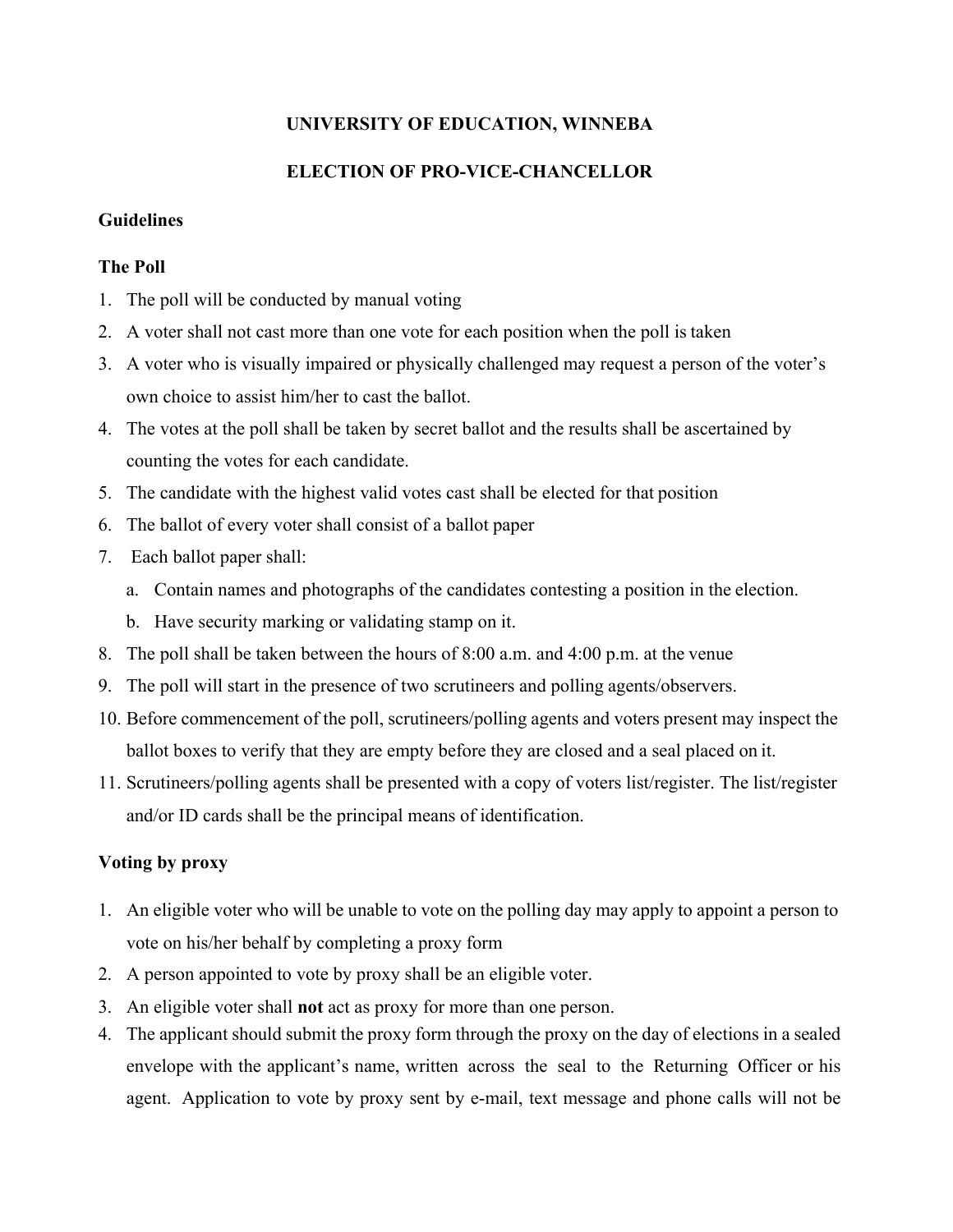accepted.

- 5. A person appointed to vote by proxy will be required to show a copy of the proxy form at the polling station.
- 6. A person shall not appoint more than one person at a time as proxy to vote at the election.
- 7. Proxy forms shall be opened in the presence of observers/candidates who may choose to witness it.
- 8. The Returning Officer shall certify that the proxy and the applicants are eligible voters. The

# **Eligibility**

1. Convocation Members, including Casual staff who are Non-Biometric Senior Members are eligible to vote.

# **Scrutineers and Polling Agents**

- 1. The Returning Officer shall nominate scrutineers for appointment by the Registrar. The scrutineers shall be of Senior Member status or senior staff where necessary.
- 2. A candidate contesting for a position in any election may appoint one polling agent to observe the poll at the polling station. The candidate shall submit to the Returning Officer, a letter stating the name and address of his/her polling agent(s) not later than Friday,  $12<sup>th</sup>$  March, 2021.
- 3. A polling agent shall present a duplicate copy of the letter of appointment at the polling station.
- 4. The scrutineers/polling agents(s) shall co-operate with the Returning Officer to ensure that the poll is conducted in a free and fair manner and in accordance with any regulations governing the elections.
- 5. The Scrutineer(s) shall sign to certify the result of the elections. Polling agents may also sign to ensure the result of the election.

# **Election Results and Petition**

## **Results of elections**

- 1. Counting of votes shall be done by the scrutineers and any other person appointed by the Returning Officer in the presence of the polling agents and voters. Polling agents may be called to assist at the discretion of the Returning Officer and in consultation with scrutineers. Voters present at the close of poll shall only be observers.
- 2. Immediately after the close of the poll, the following shall be done: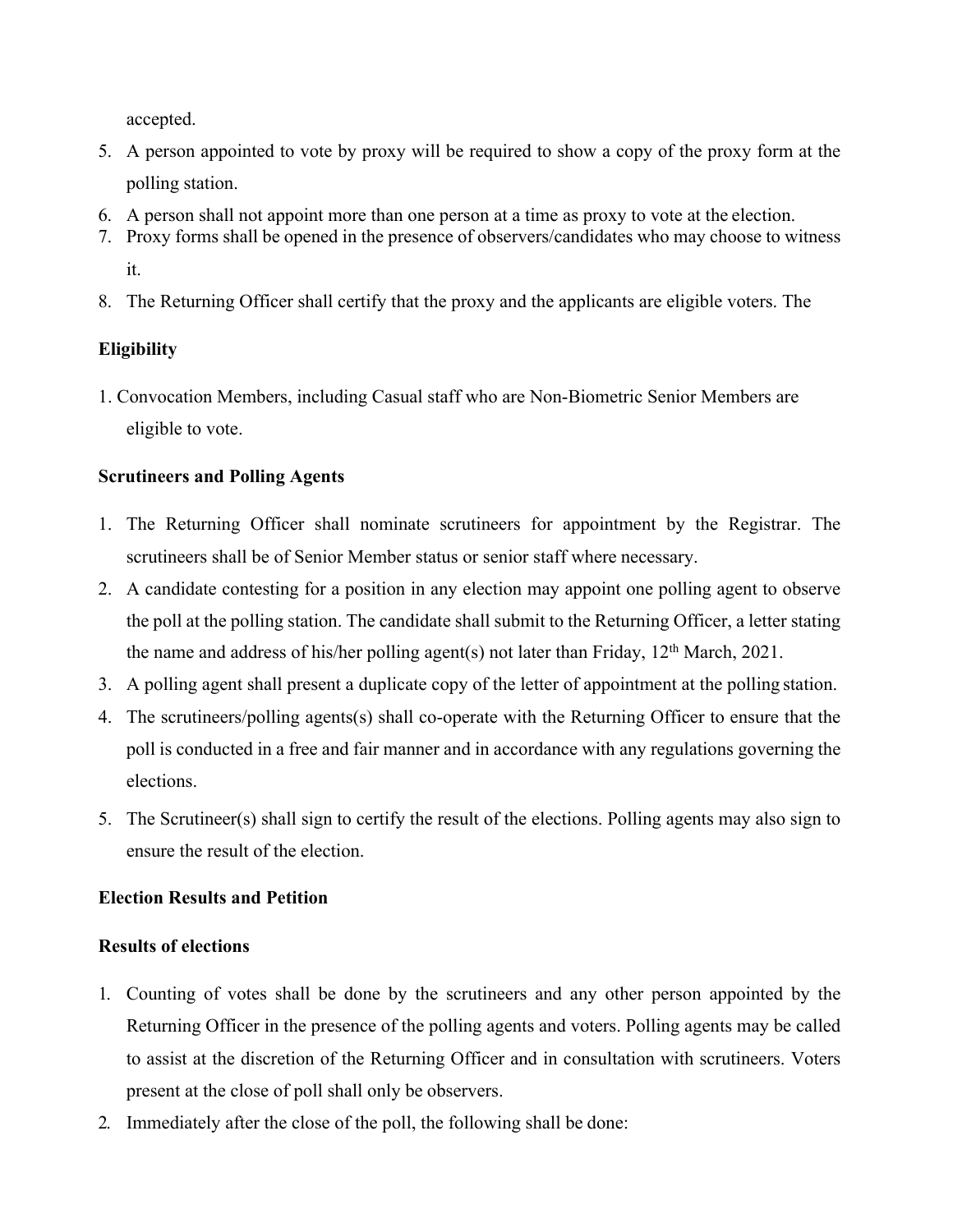- (a) Sort out the ballot papers for each position contested for.
- (b) Sort out the ballot papers into valid and rejected/invalid ballot papers.
- (c) Count and record the total number of votes cast (as well as percentage) in favour for each candidate.
- (d) Count and record the total number of invalid/rejected ballots.
- (e) Indicate the total number of persons eligible to vote.
- (f) Have scrutineers to certify the results.
- (g) Give the polling agents of candidates present during the count a copy of the results upon request.
- (h) Submit a copy of the results to the Registrar for publication

#### **Invalid Ballot Paper**

A ballot paper shall be declared invalid and rejected if:

- a. The voter does not clearly mark to identify the candidate for whom the vote was cast or choice of voter could not be ascertained.
- b. The voter has voted for more than one candidate.
- c. The voter has voted for a candidate who has withdrawn from the elections.
- d. No candidate has been voted for.

#### **Storage of Ballot**

Ballot shall be kept for only three calendar months after the polls after which they would be disposed of unless otherwise directed by the Registrar.

## **Run-Off Elections**

Where, after completion of counting and recounting of votes, there is no clear winner, the Returning Officer in consultation with the Registrar and Executive Officers shall conduct a second poll.

### **Election Petition**

- i. The validity of an election may be questioned only by a written petition.
- ii. The petition shall relate to: